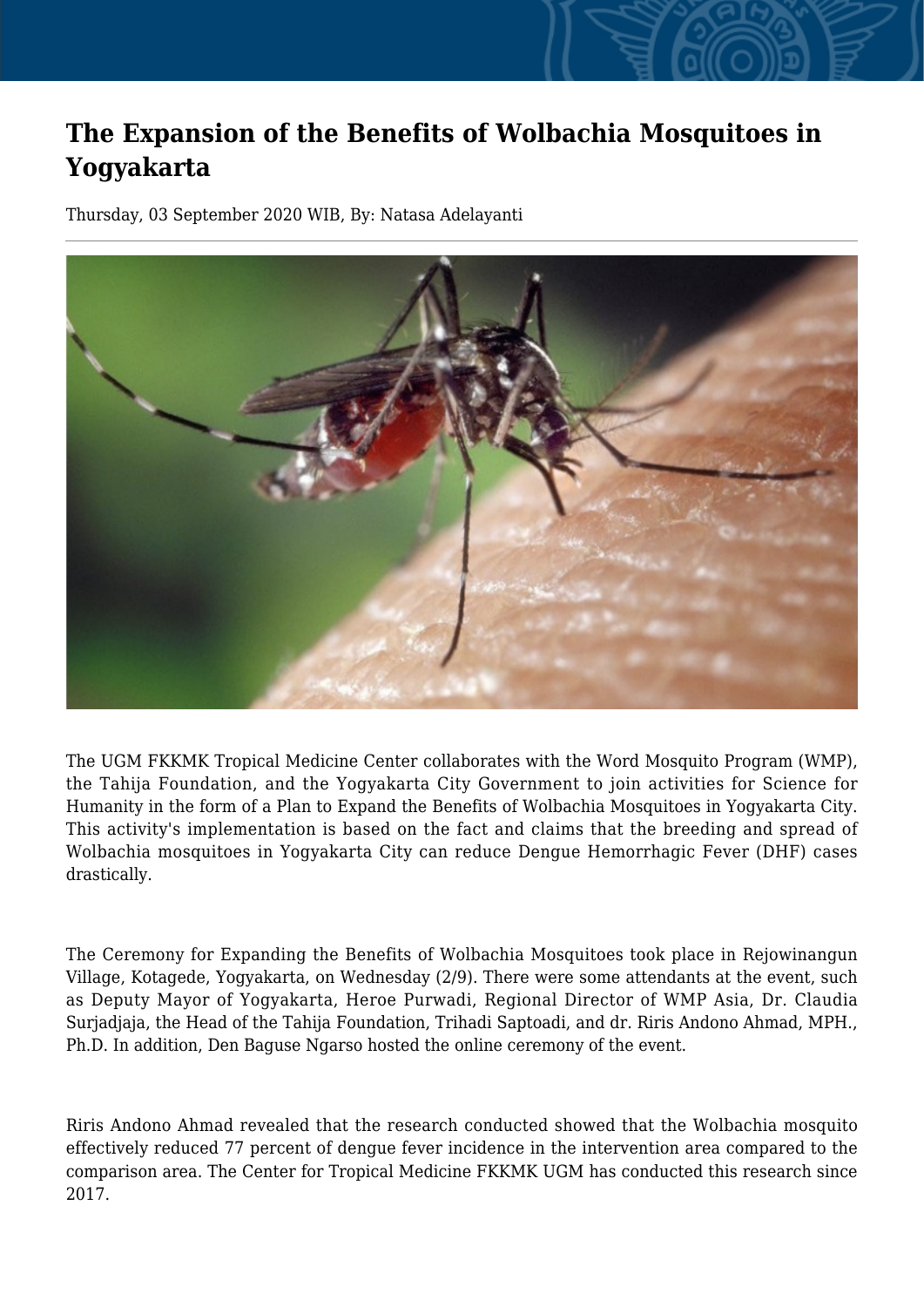The research was conducted by releasing Aedes aegypti mosquitoes infected with Wolbachia bacteria on a large scale in Yogyakarta City. The study was conducted in the intervention area as compared to the control area.

"So, there were 24 clusters in Yogyakarta. There were a half regions in which we distributed Wolbachia, while we have not given the rest 12," he said.

According to him, Wolbachia bacteria can control the replication of the dengue virus. Therefore, when a mosquito sucks blood containing the dengue virus, it cannot replicate in the mosquito's body.

"The implication is that the dengue virus cannot be transmitted to other people. Besides, Wolbachia bacteria are passed down to the next generation," he explained.

He added that there have already been 12 districts in Yogyakarta spread by Wolbachia mosquitoes. In this activity, there were two more districts for the Aedes aegypti elimination program.

"We will possibly do it in Sleman," he added.

The Deputy Mayor of Yogyakarta, Heroe Poerwadi, said that there were 1,700 dengue fever cases in Yogyakarta City in 2016. After the DHF control activities using the Wolbachia method with the Tropical Medicine Center of the Faculty of Medicine, Public Health and Nursing, Gadjah Mada University (FK-KMK UGM), the Jakarta Tahija Foundation, cases drastically declined.

"Last year there were only around 200-300s, so we thought that it descended drastically. We hope that if all Yogyakarta City areas have Wolbachia in all mosquitoes, InsyaAllah, there will be a lower number of DHF," he hoped.

Even though using Wolbachia technology can reduce the number of dengue cases, Heroe said, residents must continue to live a clean and healthy lifestyle, and routinely doing Mosquito Nest Eradication (PSN) free from dengue and other diseases.

The chairman of the Tahija Foundation, Trihadi Saptoadi, expressed his pride and gratitude for the RCT research's success.